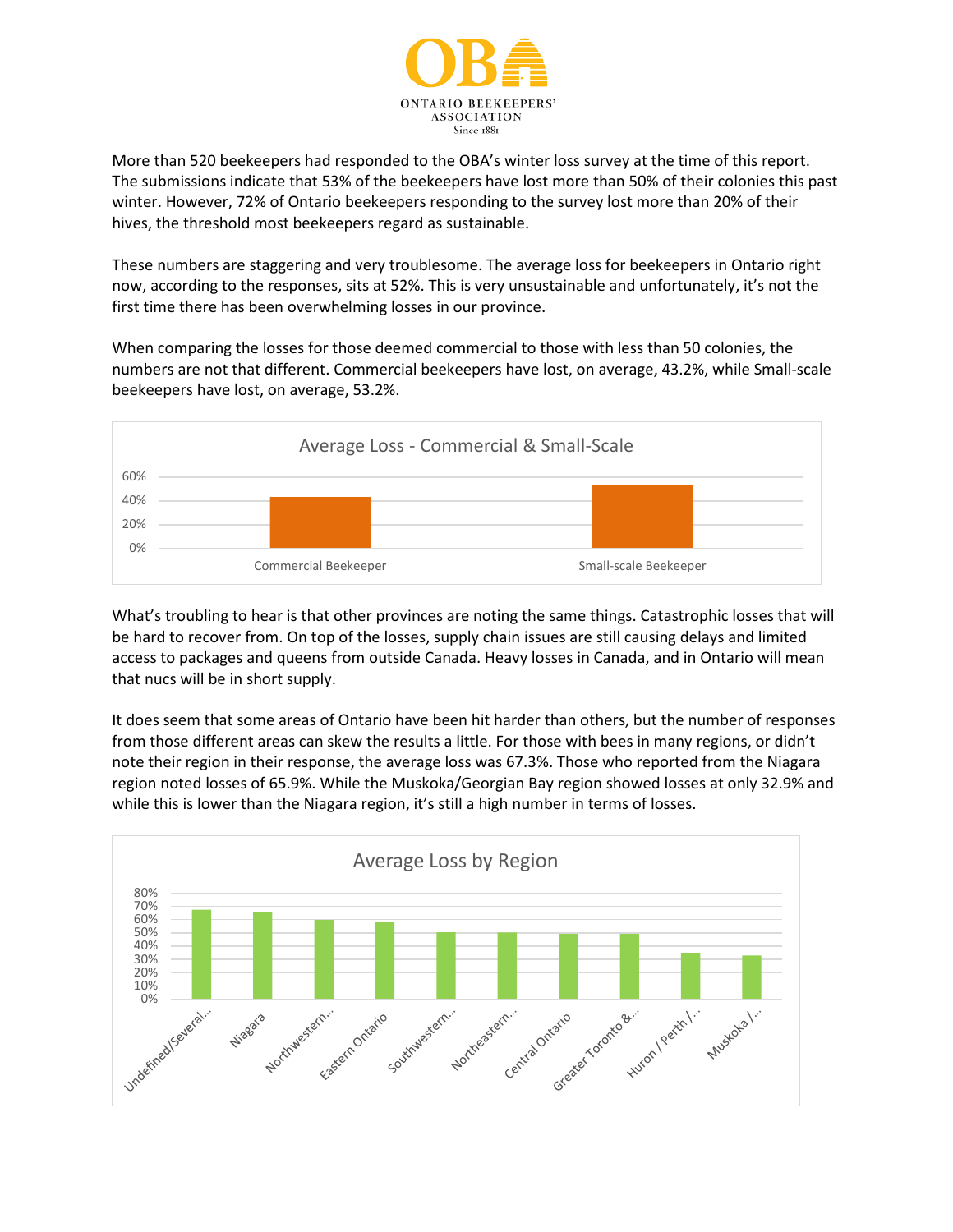

When estimating the reasons behind the losses, beekeepers indicated that colonies were small and weak going into winter, and that fluctuation during the winter months and an overload of Varroa mites were stressful on the bees.



A continuation of the bad news, when asked how the bees were doing compared to the previous year, the results show that 47.3% of respondents feel that their bees are doing worse, or much worse than the previous year, whereas only 22.4% feel their bees are doing better or much better.



When asked how beekeepers would recover from their losses, 76.1% of Commercial beekeepers indicated they would split existing colonies, and similarly, 50.7% of Small-scale beekeepers plan to split. 23.9% of Commercial beekeepers and 53.6% of Small-scale beekeepers are hoping to buy nucs or packages to replace their losses. Less than 12% of respondents indicated they would use funding opportunities like the CAP Managed Bee Health Program or the Agricorp Bee Health Production Insurance to recover.